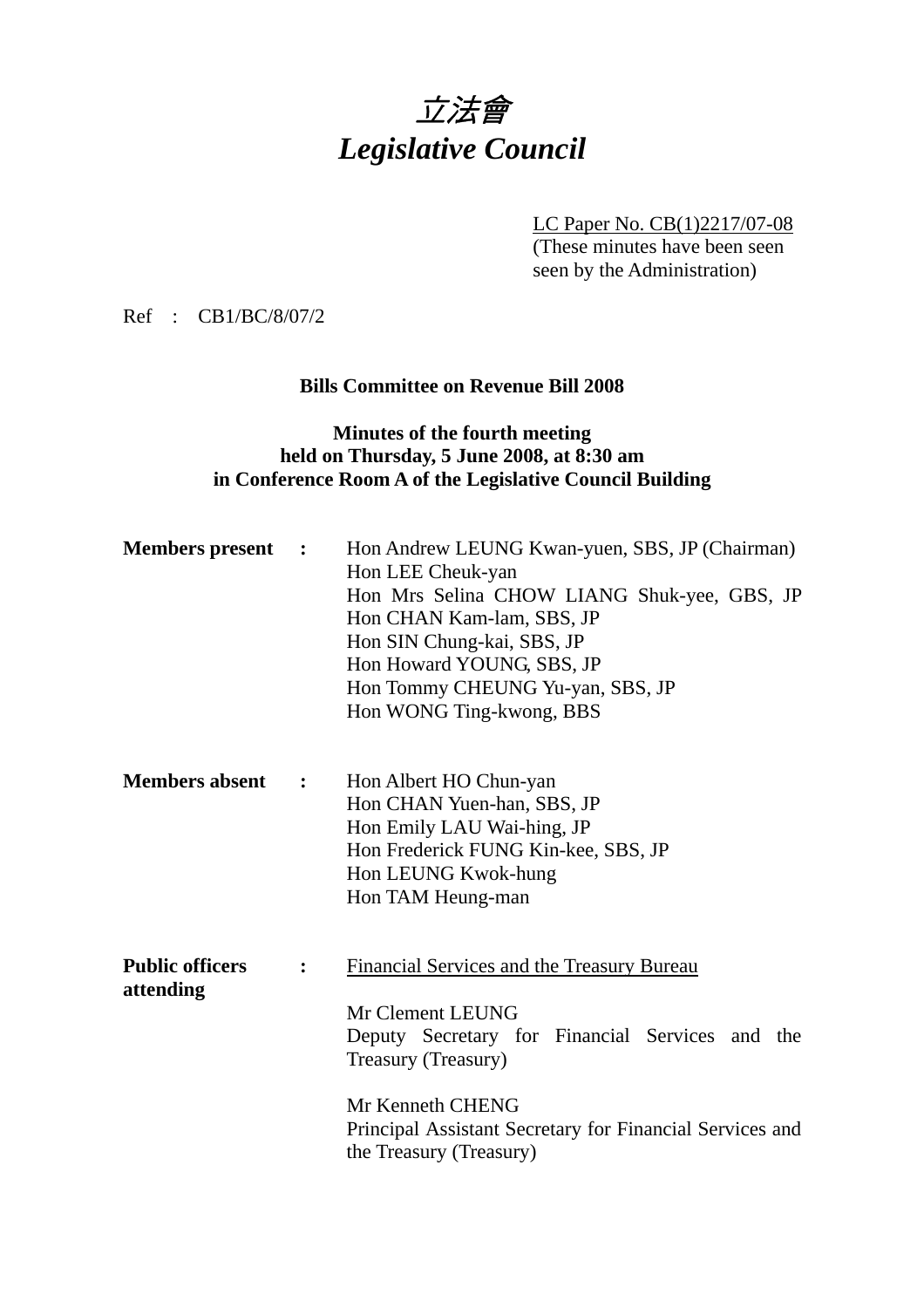| <b>Inland Revenue Department</b>                                                   |
|------------------------------------------------------------------------------------|
| Mr CHU Yam-yuen<br>Deputy Commissioner (Technical)                                 |
| Department of Justice                                                              |
| Mr Michael LAM<br>Senior Assistant Law Draftsman                                   |
| Miss Polly YEUNG<br>Chief Council Secretary (1)5                                   |
| <b>Staff in attendance :</b><br>Ms Connie FUNG<br><b>Assistant Legal Adviser 3</b> |
| Ms Rosalind MA<br>Senior Council Secretary (1)8                                    |
|                                                                                    |

#### **I Confirmation of minutes and matters arising**  Action

| (LC Paper No. CB(1)1735/07-08 | -Minutes of meeting on 20 May |  |  |  |
|-------------------------------|-------------------------------|--|--|--|
|                               | 2008)                         |  |  |  |

The minutes of the meeting held on 20 May 2008 were confirmed.

#### **II Meeting with the Administration**

| (LC Paper No. $CB(1)1763/07-08(01)$ — Draft | Committee  | Stage |
|---------------------------------------------|------------|-------|
|                                             | amendments |       |

- LC Paper No.  $CB(1)1784/07-08(01)$  -Marked-up copy of draft Committee Stage amendments (version as at 3 June 2008) prepared by the Legal Service Division
- LC Paper No.  $CB(1)1731/07-08$  -Motion passed by the Bills Committee at its meeting on 29 May 2008
- LC Paper No.  $CB(1)1578/07-08(03)$  —Marked-up copy of the Bill prepared by the Legal Service Division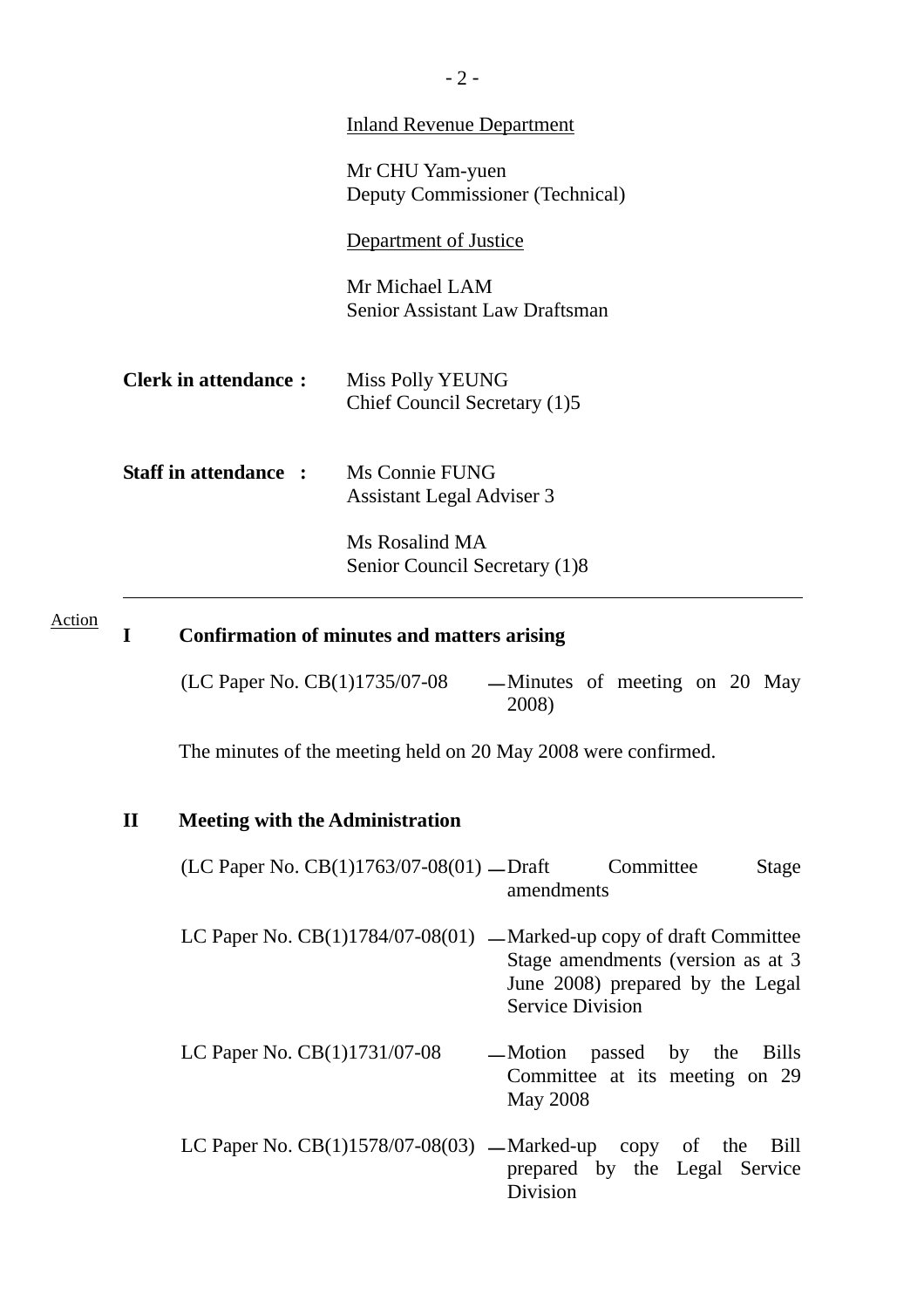LC Paper No.  $CB(3)563/07-08$  -The Bill)

 The Bills Committee deliberated (Index of proceedings attached at **Appendix**).

## Draft Committee Stage amendments (CSAs) prepared by the Legal Service Division

2. The Bills Committee considered the Committee Stage amendment (CSA) to clause 10(2) of the Bill (and some consequential amendments) to be moved in the name of the Bills Committee by Mr LEE Cheuk-yan (LC Paper No.  $CB(1)1763/07-08(01)$ . The CSAs had been prepared by the Legal Service Division pursuant to the motion passed at the meeting on 29 May 2008 and after consultation with Mr LEE. Members noted that the purpose of the proposed CSA to clause 10(2) was to amend Schedule 8 to the Inland Revenue Ordinance (IRO) (Cap. 112) to the effect that the first \$10 million of a corporation's assessable profits would be subject to the proposed reduced profits tax rate of 16.5%, while the remainder of the corporation's assessable profits would be subject to the existing tax rate of 17.5%.

3. Members noted that the other proposed amendments were mainly technical and consequential amendments to existing provisions of IRO to provide, among other things, for the interpretation of the reference to the rate specified in Schedule 8 in those provisions to avoid ambiguity. To simplify the drafting and application of the proposed new clauses 2B, 2C and 4A in the CSAs, Assistant Legal Adviser 3 (ALA3) invited members to consider whether reference to the rate specified in Schedule 8 for the purposes of sections 14A, 14B and 19CA of IRO should be simplified to mean a reference to 16.5%. ALA3 also pointed out that adopting the rate of 16.5% would achieve the same effect as that under the Administration's proposal to reduce the profits tax rate to 16.5% insofar as those sections were concerned. Members agreed to the suggestion.

(*Post-meeting notes* : The revised CSAs were issued to members vide LC Paper No. CB(1)1816/07-08 on 6 June 2008.)

4. The Administration advised that its initial view was that the proposed CSAs might have the effect of changing the existing profits tax regime and might fall outside the scope of the Bill. Moreover, the other proposed CSAs to IRO would result in operational difficulties in tax assessment by the Inland Revenue Department. The Administration had also expressed concern that no public consultation had been carried out on the proposed amendments. Mrs Selina CHOW stated that Members of the Liberal Party did not support the proposed CSAs.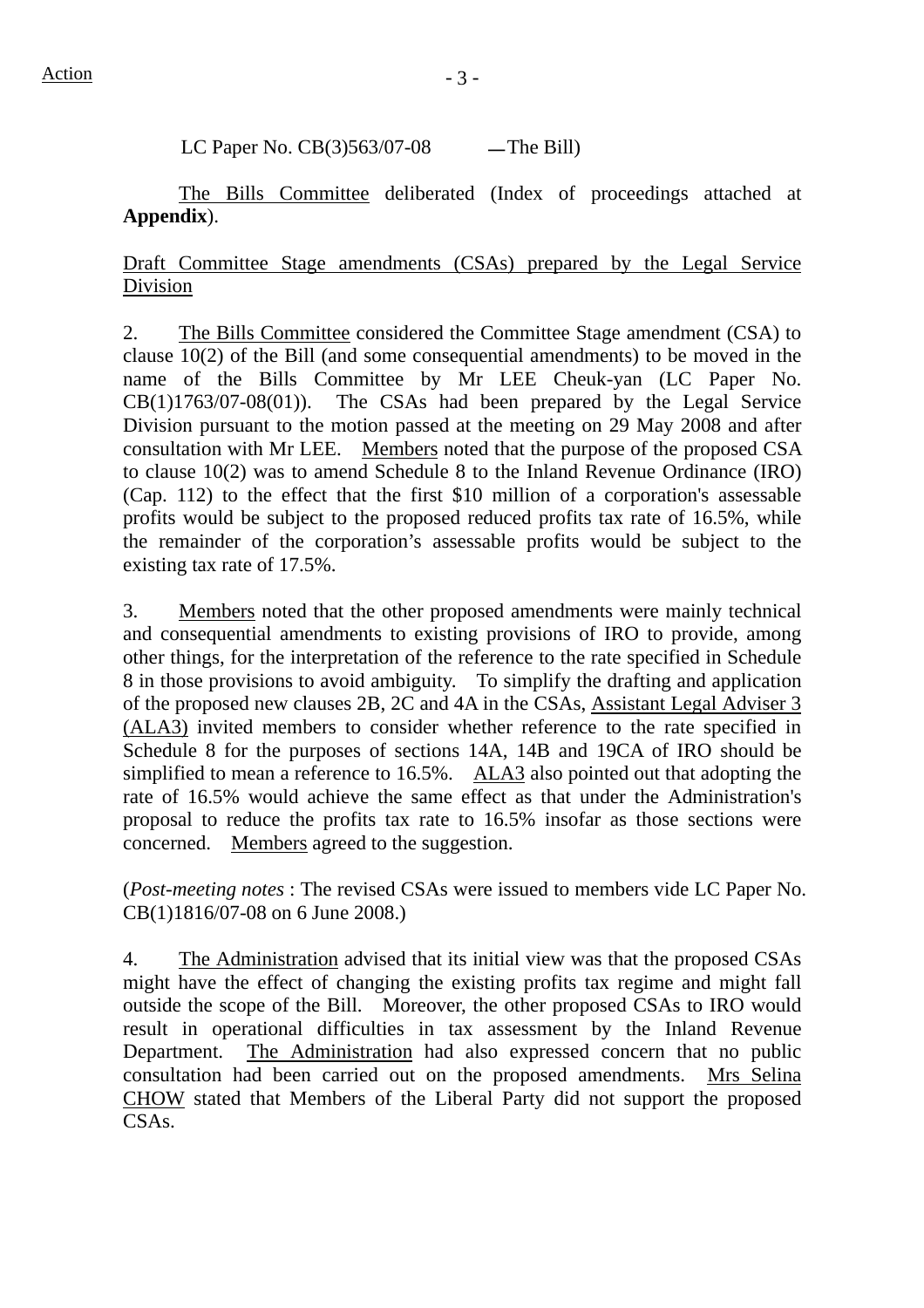5. Members recalled that as the Chairman was not in support of the proposed CSAs, the CSAs would be moved by Mr LEE Cheuk-yan on behalf of the Bills Committee. They also noted that in the light of the Administration's views stated in paragraph 4 above, whether the proposed CSAs to the Bill could be moved would depend on the ruling of the President of the Legislative Council (LegCo) on their admissibility.

## Voting on individual clauses of the Bill

6. Mr LEE Cheuk-yan enquired about the voting procedures in the event that the CSAs to be moved by him on behalf of the Bills Committee could not be moved, or were voted down during the Committee Stage at the Council meeting. ALA3 advised that if the CSAs could not be moved, Members could request separate voting on clause 10 of the Bill. If the CSAs were admissible, they would be considered when the Bill went through the Committee Stage when the Council sat as a Committee of the whole Council. In accordance with the procedures for voting at the Committee Stage, the Committee of the whole Council would vote on the CSAs first and if the CSAs were passed, the clause as amended would be put to vote. If the CSAs were voted down, the Committee would proceed to vote on the clause as proposed by the Administration in the Bill. Members could vote for or against the clause at this juncture. Responding to Mr Howard YOUNG's enquiry about voting on the consequential amendments to provisions of IRO in the CSAs, ALA3 advised that if the CSAs to be moved in the name of the Bills Committee were admissible, the Council would deal with the principal amendment to clause 10(2) of the Bill first. The consequential amendments would only be dealt with after the amendment to clause 10(2) was passed.

#### Legislative timetable

7. The Bills Committee had completed scrutiny of the Bill and noted the proposed legislative timetable as follows:

| Date of<br>reporting to<br><b>House</b><br><b>Committee</b> | Deadline to give<br>notice for<br>resumption of<br><b>Second Reading</b><br><b>Debate</b> | <b>Deadline for</b><br>giving notice of<br><b>Committee</b><br><b>Stage</b><br>amendments | Date of<br>resumption of<br><b>Second Reading</b><br>debate (Date of<br>Council<br><b>Meeting</b> ) |
|-------------------------------------------------------------|-------------------------------------------------------------------------------------------|-------------------------------------------------------------------------------------------|-----------------------------------------------------------------------------------------------------|
| 13 June 2008                                                | 16 June 2008                                                                              | 16 June 2008                                                                              | 25 June 2008                                                                                        |
| (Friday)                                                    | (Monday)                                                                                  | (Monday)                                                                                  | (Wednesday)                                                                                         |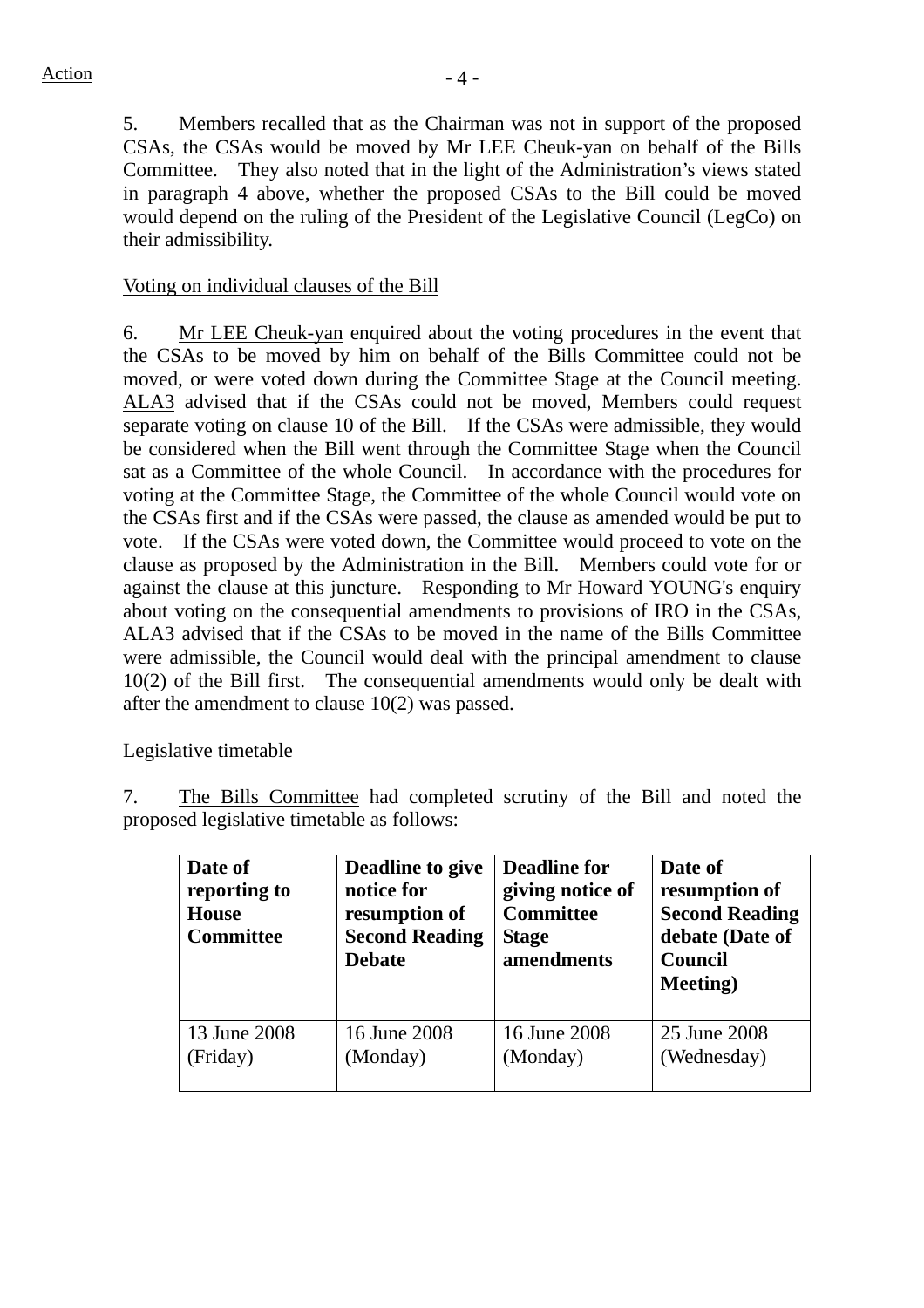# **III Any other business**

8. There being no other business, the meeting ended at 8:55 am.

Council Business Division 1 Legislative Council Secretariat 24 July 2008